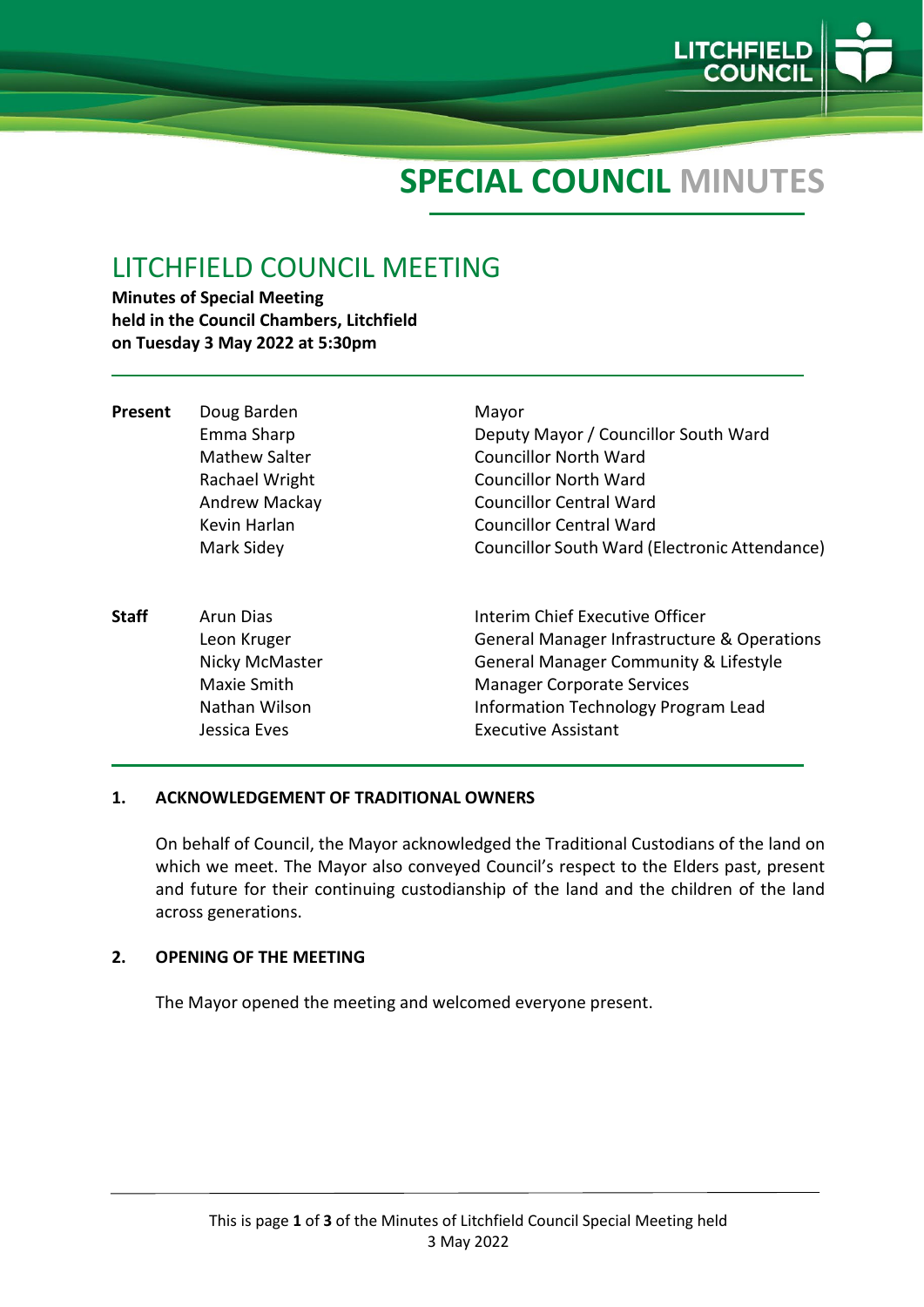# **3. ELECTRONIC ATTENDANCE / APOLOGIES AND LEAVE OF ABSENCE**

#### **3.01 Electronic Attendance**

Moved: Cr Wright Seconded: Cr Harlan

THAT pursuant to GOV02 Council's Meeting Procedures, Council provided permission for the following Councillors to attend the Special Council Meeting electronically: Cr Sidey

**CARRIED (7-0) SCM2022 11-017**

#### **3.02 Apologies**

Nil.

# **3.03 Leave of Absence Previously Granted**

Nil.

#### **3.04 Leave of Absence Request**

Nil

# **4. DISCLOSURE OF INTEREST**

#### **4.01 Elected Members**

No disclosures of interest were declared.

# **4.02 Staff**

No disclosures of interest were declared.